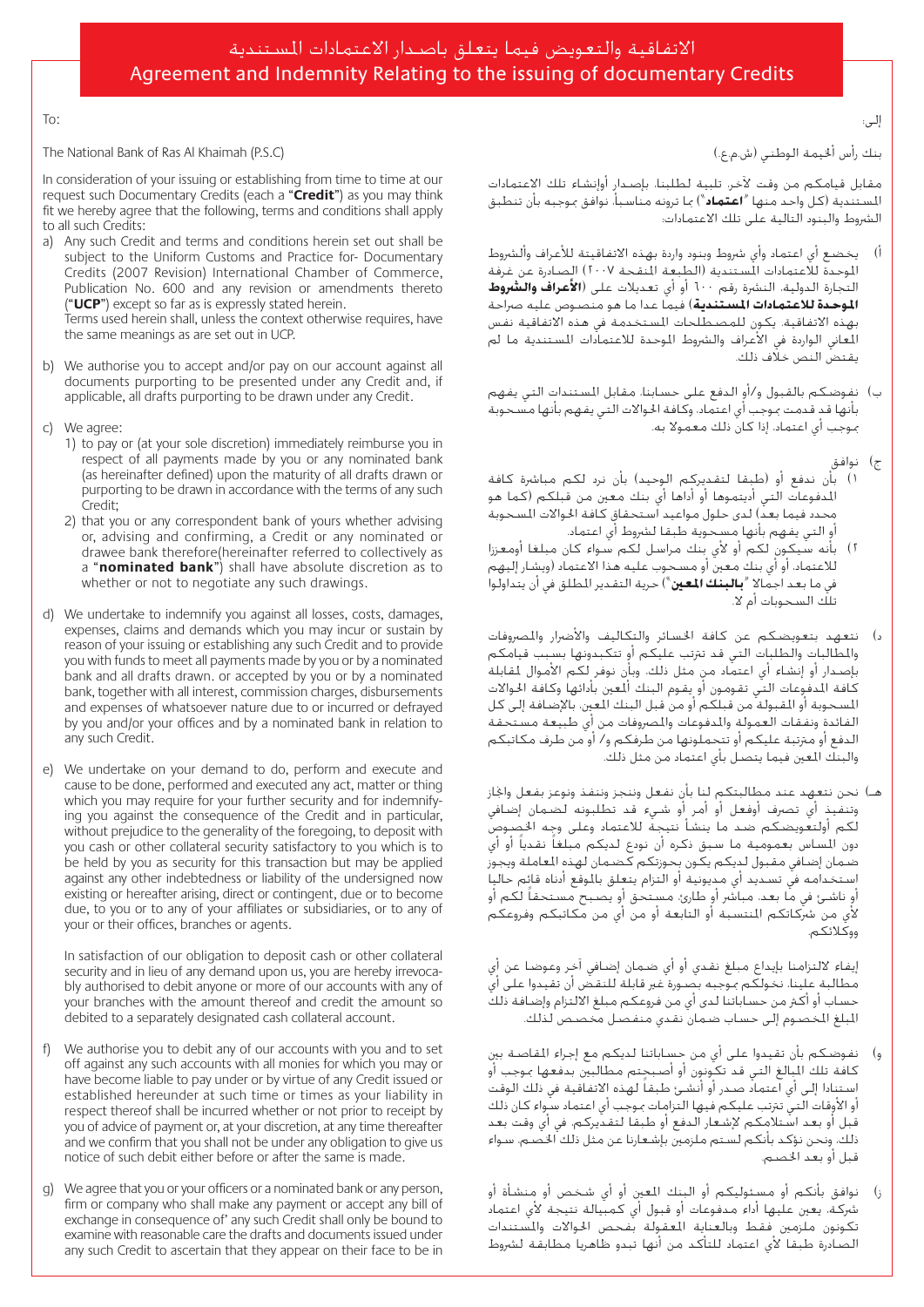accordance with the terms and conditions of the Credit and that in particular but without in any way limiting the foregoing neither you nor any such officer, person, firm or company nor a nominated bank shall be responsible for:

- 1) the correctness of the description, quantity, weight, quality, condition, packing, delivery, value or existence of the goods or of the charges as stated in invoices or bills of lading or other ;documents
- 2) the validity, accuracy, genuineness, terms and conditions or sufficiency of any documents tendered;
- 3) the terms, conditions or sufficiency of any insurance of the qoods:
- 4) delays or errors in transmission or non-delivery of telegrams or other mechanically transmitted messages to or from the nominated bank or for delays in transmission or loss of documents through the post or for delays, loss or damage to goods; or
- 5) errors in translation or in interpretation of technical terms or from any ambiguity in our instructions
- h) (i) We undertake:
	- a. to provide in the manner and to the extent required by you all insurance necessary for the full protection of your interest in the goods consigned under any such Credit with you noted as "First Loss Payee" under any and all policies of insurance therefor;
	- b. subject to your instructions (and at our cost) to prosecute or to ensure the prosecution of any claim that may arise under any such insurance; and
	- c. in the event that any monies arising under such insurance are paid to us forthwith to pay them to you without deduction or retention and until so paid to hold such monies to your order and on your behalf.
	- (ii) we authorise you to retain all monies arising under such insurance whether paid directly to you by the insurers or by us and in your absolute discretion to retain such monies until all the sums payable in respect of any Documentary Credit have been paid or set-off such monies against any monies from time to time owing under such Documentary Credits, whether then due and owing or not
- i) All documents received by you or a nominated bank under any such Credit and the goods represented thereby shall be held by you and be pledged to you as continuing security for the due payment by us of all monies due to you by us in respect of Credits issued and of the monies hereinbefore mentioned and of an our indebtedness or liability to the Bank from time to time of any account.
- j) Without prejudice to any other rights that you may have under this Agreement, we hereby assign all of our rights to transfer into your control the goods or documents relating to the goods which are the subject matter of the under-lying commercial contract for which the Documentary Credit has been issued, but without any liability on your part for any damage or losses that may arise in respect of the transfer goods. Until all amounts due to you under this Agreement have been paid, any sale proceeds arising from the goods shall be paid into our account maintained with you or handled in any other way that you may direct, and all such receipts shall be used in payment of all amounts due to you under this Agreement.
- k) Without prejudice to any other rights or remedies to which you may be entitled we agree that if we fail to repay you on demand all monies due by us to you from time to time as aforesaid you may without notice or further consent of any persons interested, sell or otherwise dispose of or deal with the goods or documents in such manner and at such times as you may think fit and apply the net proceeds of any such sale in or towards the discharge of such monies and we undertake to pay you on demand the amount of any deficiency remaining after such sale together with all usual commission charges and expenses and interest at a rate to be determined by you.
- I) On arrival of the goods you shall be at liberty to have them warehoused in your name and insured against fire but without obligation on you to so warehouse and insure and you will be in no way responsible for any loss or damage entailed through your omission to so warehouse and insure,
- m) The rights and powers conferred by this Agreement are in addition and without prejudice to, without limitation, any other pledges, mortgages, charges, assignments or other securities 'which you may now or hereafter hold for our account.

وبنود الاعتماد، وبأنه على وجه الخصـوص ودون حصرٍ لما سـبق ذكـره لن تكـونوا أنتم أو أي مسؤول أو شخص أو منشأة أو شركة أو البنك المعين مسؤولين عن:

- ا( �صحة تفا�صيل وكمية و وزن ونوعية وحالة وتغليف وت�سليم وقيمة أو وجود البضائع، أو عن النفقات كما وردت في الفواتير أو وثائق الشحن البحري أو الوثائق الأخرى.
- 1) سريان ودقة وصحة وشروط وبنود أو كفاية أي من المستندات المقدمة.
	- 3( �رشوط أو بنود أو كفاية أي تأمني على الب�ضائع.
- ٤) التأخير أو الأخطاء في إرسال أو عدم تسليم البرقيات أو الرسائل الأخرى المبعوثة اليا إلى او من البنك المعين، او حول التاخير في إرسال، او ضياع المستندات بواسطة البريد أو بسبب التأخير والفقدان أو الأضرار التي حْدث للبضائع، أو
- 0) الأخطاء في ترجمة أو في تفسير المصطلحات الفنية أو نتيجة لأي غموض في توجيهاتنا.
	- ح) ا) نتعهد نحن:
- أ) بأن نقدم بالطريقة وبالمدى الذي تطلبونه كافة التأمينات اللازمة للحماية الكاملة لمصلحتكم في البضائع المرسلة طبقا لأي اعتماد، مع التأشير على أنكم السنتفيد الأول من التعويض في الخسارة في أي من وكل وثائق التأمين الخاصـة بها.
- ب) بِأن نقوم، مع مراعاة توجيهاتكم (وعلى نفقتنا) بالمقاضاة أوبضمان المقاصاة لأي مطالبة قد تنشأ موجب أي تأمين في مثل ذلك.
- ج) بان ندفع لكم دون اقتطاع او احتجاز اي مبالغ ناشئة موجب ذلك التأمني تدفع لنا فورا، وحتى يتم دفع ذلك نحتفظ بتلك املبالغ لأمركم ونيابة عنكم.
- 1) نفوضكم باحتجاز كافة المبالغ الناشئة بموجب ذلك التأمين سواء دفعت مباشرة لكم من قبل المؤمنين لديهم أو من قبلنا ، واحتجاز تلك المبالغ بتقديركم المطلق إلى حين يتم دفع كافة المبالغ المطلوية الدفع في ماً يتعلق بأي اعتماد مستندي، أو إجراء مقاصة لهذه البالغ مقابل أي مبالغ تكون مطلوبة الدفع من وقت لآخر مبوجب تلك االعتمادات الستندية سواء حلت مواعيد استحقاقها ودفعها أو لم حَل.
- ط) خَتفظون وتكونون مرتهنين حيازيا لكافة المستندات التي تستلمونها، أو يستلمها البنك المعين طبقا لأي اعتماد مثل ذلك، وللبضائع التي ممثلها كضمان مستمر حول دفعنا المستحق لكافة المبالغ المطلوبة الدفع منا إليكم فيما يتعلق بالاعتمادات الصادرة والمبالغ المشار إليها في ما سبق أعاله ويف ما يتعلق بكافة مديونيتنا أو التزامنا نحو البنك من وقت لآخر حول أي ح�ساب.
- ي) دون المساس بأي حقوق أخرى قد تكون لكم بموجب هذه الاتفاقية نتنازل بموجب هذا عن كافة حقوقنا ونحول خت إدارتكم البضائع أو المستندات المتعلقة بالبضائع موضوع العقد التجاري الأساسي الذي اصدر موجبه الاعتماد المستندي، ولكن بدون أية مسؤولية من جانبكم جاه أي ضرر أو خسائر قد تنشأ فيما يتعلق بتحويل البضائع أو المستندات المذكورة. وإلى أن يتم دفع كافة المبالغ المطلوبة لكم طبقا لهذه الاتفاقية، تدفع أي عائدات ناشئة عن بيع البضائع في حسابنا المفتوح لديكم أو يتم تداولها بأي طريقة أخرى توجهون بها، وتستخدم كافة تلك البالغ المقبوضة في دفع كافة المبالغ المستحقة الدفع لكم طبقا لهذه الاتفاقية.
- ك) بدون المساس بأي حقوق أو تدابير أخرى قد حٓق لكم، نوافق بأنه إذا عجزنا عن أن نرد لكم، لدى طلبكم، كافة المبالغ المطلوبة الدفع لكم من قبلنا من وقت لأخر كما أشير إليه أعلاه، يجوز لكم، بدون إشعار أوموافقة أخرى من أي أشخاص يهمهم الأمر، بيع، أو التصرف في أو التعامل مع البضائع أو المستندات، بتلك الطريقة وفي تلك الأوقات التي ترونها ملائمة، واستخدام صافي عائدات ذلك البيع في أو نحو مخالصـة تلك المبالغ، ونتعهـد بأن ندفع لكم، تلبية لطلبكم، مبلغ أي عجز متبق بعد ذلك البيع بالإ�ضافة إلى كل نفقات العمولة و المصروفات العادية والفائدة بالمعدل الذي خَددونه من جانبكم.
- ل( لدى و�صول الب�ضائع تكون لكم حرية تخزينها يف امل�ستودعات با�سمكم وتأمينها �ضد احلريق، ولكن بدون أن يكون هناك التزام من قبلكم للقيام بذلك التخزين والتأمين، ولستم مسئولين بأي شكل من الأشكال عن أي خسارة أو ضرر نتيجة إعفائكم القيام بالتخزين في الستودعات والتأمين.
- م) تكون الحقوق و السلطات المنوحة موجب هذه الاتفاقية إضافة إلى، وبدون الإخلال، وبدون الحصر، أي رهونات حيازية أو رهونات أو أعباء أو تنازلات أخرى أو ضمانات أخرى قد خَتفظون بها حاليا أو في ما بعد ذلك لحسابنا .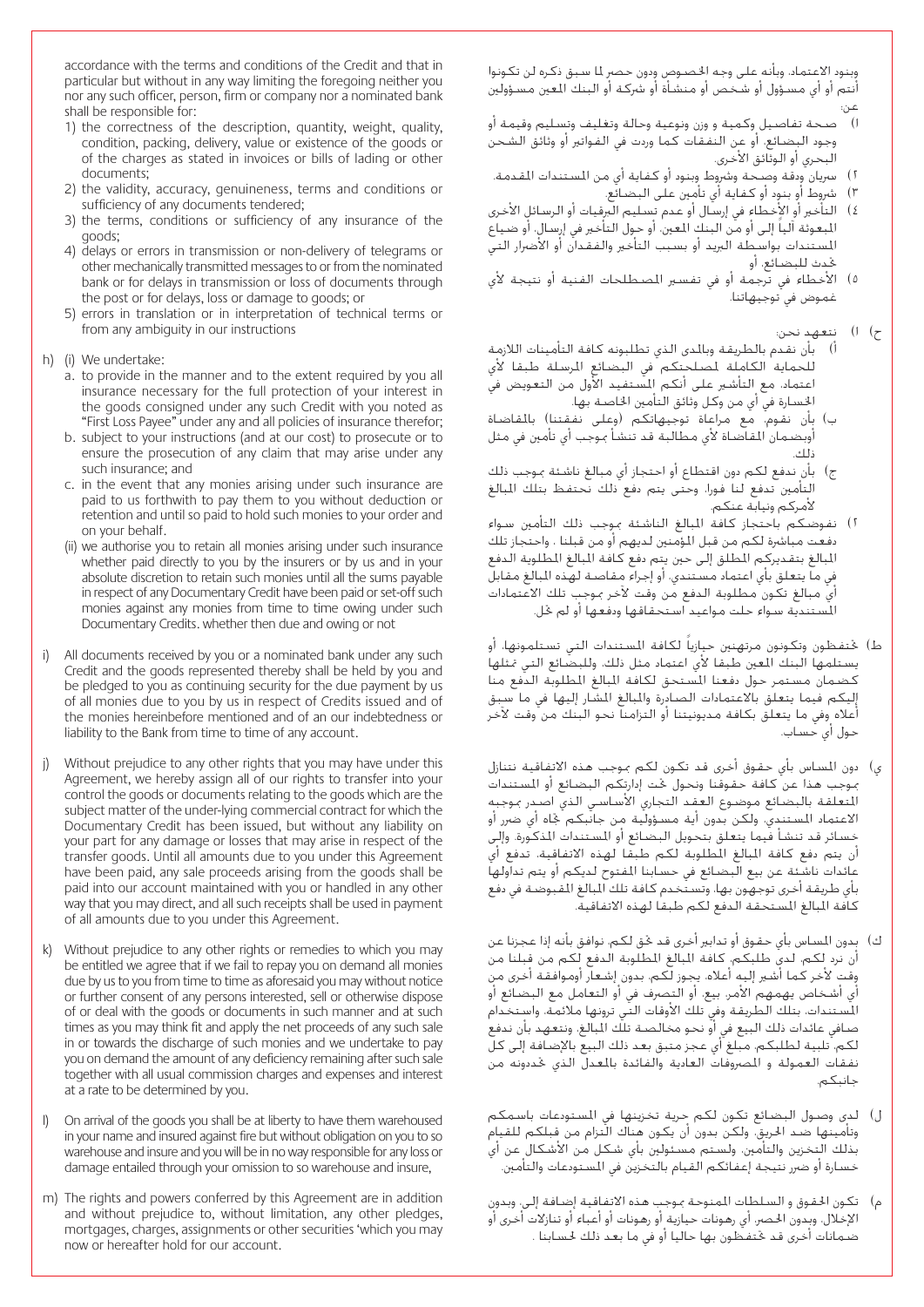n) In the case of individuals or partnerships this Agreement shall not be affected by my/our death or any of our deaths but shall continue inforce and be applicable to all transactions notwithstanding any change in the status of the individuals or of the parties composing our firm (as the case may be) or otherwise.

In the case of a partnership, the members shall be individually bound and shall be liable under this Agreement.

If this Agreement shall be signed by more than one person, each person shall be jointly and severally liable.

If this Agreement shall be executed by a limited liability company or to int stock company, it shall not be affected by any change in the share holding of the company whether caused by voluntary transfers or by any court-ordered reorganization.

Where this Agreement is signed on behalf of a Company We shall: as soon as the same become available, but in any event within 90 days after the end of each of our financial years, deliver to you our (consolidated if appropriate) audited financial statements for such financial year and as soon as the same become available, but in any event within 45 days after the end of the first half of each of our financial years deliver to you our (consolidated if appropriate) financial statements for such periods; and from time to time on your request furnish you with such information about our business and financial condition as you may reasonably require; and ensure that; (i) each set of financial statements delivered by us pursuant hereto is prepared in accordance with accounting principles generally accepted in the United Arab Emirates and consistently applied; and (ii) each set of audited financial statements delivered by us pursuant hereto has been audited by auditors acceptable to you, If either (i) the introduction of or any change in or in the interpretation of any law or regulation

or (ii) compliance by you with any quideline or request from central bank or other governmental authority (whether or not having the force of law) affects or would affect the amount of capital required or expected to be maintained by you or any corporation controlling you and you determine that the amount of such capital is increased by or based upon the existence of indemnities (or similar contingent obligations) then, upon demand by you we shall immediately pay to you, from time to time, as specified by you additional amounts sufficient to compensate you in the light of such circumstances, to the extent that you reasonably determine such increase in capital to be allocable to the issuance or maintenance of this indemnity. A certificate as to such amounts submitted to us by you shall, in the absence of manifest error, be conclusive and binding for all purposes, The Agreement shall inure to the benefit of and shall bind the heirs and successors-in-title, as the case may be, of the parties

- o) You may restrict negotiations under any such Credit to your own offices or to any correspondent of your choice.
- p) This Agreement and conditions herein shall be subject to such further or other terms and conditions that may be agreed upon in respect of any individual Credit that you may at any time issue at our request.
- q) For the purposes of any and all Credits, the date of any bill of lading shall be deemed to be conclusive of the date of the Shipment and the absence in any bill of lading of any positive evidence of transhipment shall, in your favour, be conclusive that transhipment has not taken place.
- r) All Credits shall be issued entirely at our own risk.
- s) This Agreement and all contracts, draft or bills of exchange arising out of or pursuant to it shall be governed by the laws of the Emirate of Ras Al Khaimah and the applicable Federal laws of the United Arab Emirates and I/we further agree and accept that at the discretion of the National Bank of Ras Al-Khaimah (P.S.C.) the Courts of the Emirate of Ras Al-Khaimah shall have jurisdiction to hear and determine any suit, action or legal proceeding which may or could arise under this Agreement.

ن) وفي حالة الأفراد أو شركات التضامن، لا تتأثر هذه الاتفاقية بوفاتي/ بوفاتنا .<br>أو بوفاة أي واحد منا، بل تستمر سارية وقابلة للتطبيق على كافة العاملات على الرغم من أي تغيير في وضع الأفراد أو الأطراف المكونة لمنشأتنا (طبقا ملا يكون عليه احلال( أو خالفا لذلك.

في حالة شركة التضامن، يكون الأفراد ملزمين انفراديا و يكونون مسئولين .<br>موجب هذه الاتفاقية.

إذا وقع أكثر من شخص على الاتفاقية هذه، يكون كل واحد منهم مسئولا بالت�ضامن و التكافل.

إذا نفذت شركـة ذات مسـؤولية محدودة أو شركـه مساهمة هـذه الاتفاقيـة، لا تتأثر الاتفاقية بأي تغيير في مساهمة الشركة سواء كان سببها التحويلات الطوعية للحصص أو أي إعادة تنظيم تنفيذا لأمر من المكمة.

عند توقيع هذه الاتفاقية نيابة عن الشركة، ومجرد أن يصبح ذلك متاحا خلال فترة لا تتجاوز ٩٠ يوما بأي حال من الأحوال بعد نهاية كل سنة من سنواتنا المالية سنقوم بتسليمكم بياناتنا المالية المدققة (الموحدة إذا تم ذلك) لتلك السنة المالية مجرد أن تصبح جاهزة، كما سأقوم/ نقوم خلال .<br>فترة لا تتجاوز 20 يوما من نهاية النصف الأول من كل سنة من سنواتنا المالية بتسليمكم بياناتنا المالية (الموحدة إذا تم ذلك) لتلك الفترات، كما نقوم من وقت لأخر حسب طلبكم العقول بتزويدكم بتلك العلومات عن أعمالنا ووضعنا المالي، ونؤكد بان (١) أي مجموعة من بياناتنا المالية السلمة لكم معدة طبقا للمبادئ الحاسبية المتعارف عليها والطبقة في الإمارات العربية المتحدة (٢) وإن أي مجموعة من بياناتنا المالية المدققة المرسلة لكم قد مت تدقيقها من قبل مدققني مقبولني لديكم.

إذا (١) تم إصدار أي قانون أولائحة أو أي تغيير أو تفسير لأي قانون أو لائحة )2( أو يف حالة امتثالكم لأي إر�شادات أو طلب من أي م�رصف مركزي أو أي سلطة حكومية أخرى (سواء كانت لديها قوة القانون أم لا) كان لها تأثير على مبلغ رأس المال المطلوب أو من المتوقع احتفاظكم به، أو أي شركة مسيطرة عليكم و قررم أن مبلغ رأس المال هذا يزداد بالتعويضات أو مبني على أسـاس وجود تعويضـات (أو الالتزامات الطارئة الشابهة) حينها سـندفع لكم فورا عند مطالبتكم من وقت لآخر، كما هو حمدد من قبلكم، مبالغ إضافية تكفي لتعويضكم فى ضوء تلك الظروف بالمدى الذي خددون فيه بصورة معقولة تلك الزيادة في رأس المال الذي يتم تخصيصه لإصدار و دعم ضمان التعويض وإن الشهادة الصادرة منا إليكم بتلك البالغ تكون. في غياب الخطأ الواضح، نهاية قاطعة وملزمة لكل الأغراض.

تعود منفعة هذه االتفاقية، وتكون ملزمة لورثة الأطراف وخلفائهم يف المصلحة، حسبما يكون الحال.

- س) يجوز لكم حصر التداول موجب هذا الاعتماد على مكاتبكم الخاصة أو على أي مراسل تختارونه.
- ع) تخضع هذه الاتفاقية والشروط الواردة بها لتلك الشروط والبنود اللاحقة أو الأخرى التي قد يتم االتفاق عليها فيما يتعلق بأي اعتماد فردي قد ت�صدرونه يف أي وقت بناء على طلبنا.
- ف) لأغراض أي من وكافة الاعتمادات، يعتبر تاريخ أي وثيقة شحن بحري دليلا قاطعا على تاريخ الشحنة، ويكون غياب أي دليل قاطع في أي وثيقة شحن بحري عن الإ�شارة إلى إعادة ال�شحن من باخرة إلى أخرى، يف �صاحلكم، دليال قاطعًا على أنه لم تتم إعادة الشحن من باخرة إلى أخرى.

�ص( ت�صدر كافة االعتمادات على م�سؤوليتنا بالكامل.

ق) - تخضع هذه الاتفاقية وكافة العقود والحوالات أو السندات الاذنية الناشئة عنها أو استنادا إليها طبقا لقوانين إمارة رأس الخيمة و للقوانين الاخادية ال�سارية يف دولة الإمارات العربية املتحدة. وأوافق/ نوافق، أقبل/ نقبل حسب تقدير بنك رأس الخيمة الوطني (ش.م.ع.) بأن يكون لمحاكم رأس الخيمة الاختصاص القضائي للنظر والفصل في أي دعوى أو طلب أو إجراء قانوني قد ينشأ بخصوص هذه الاتفاقية.